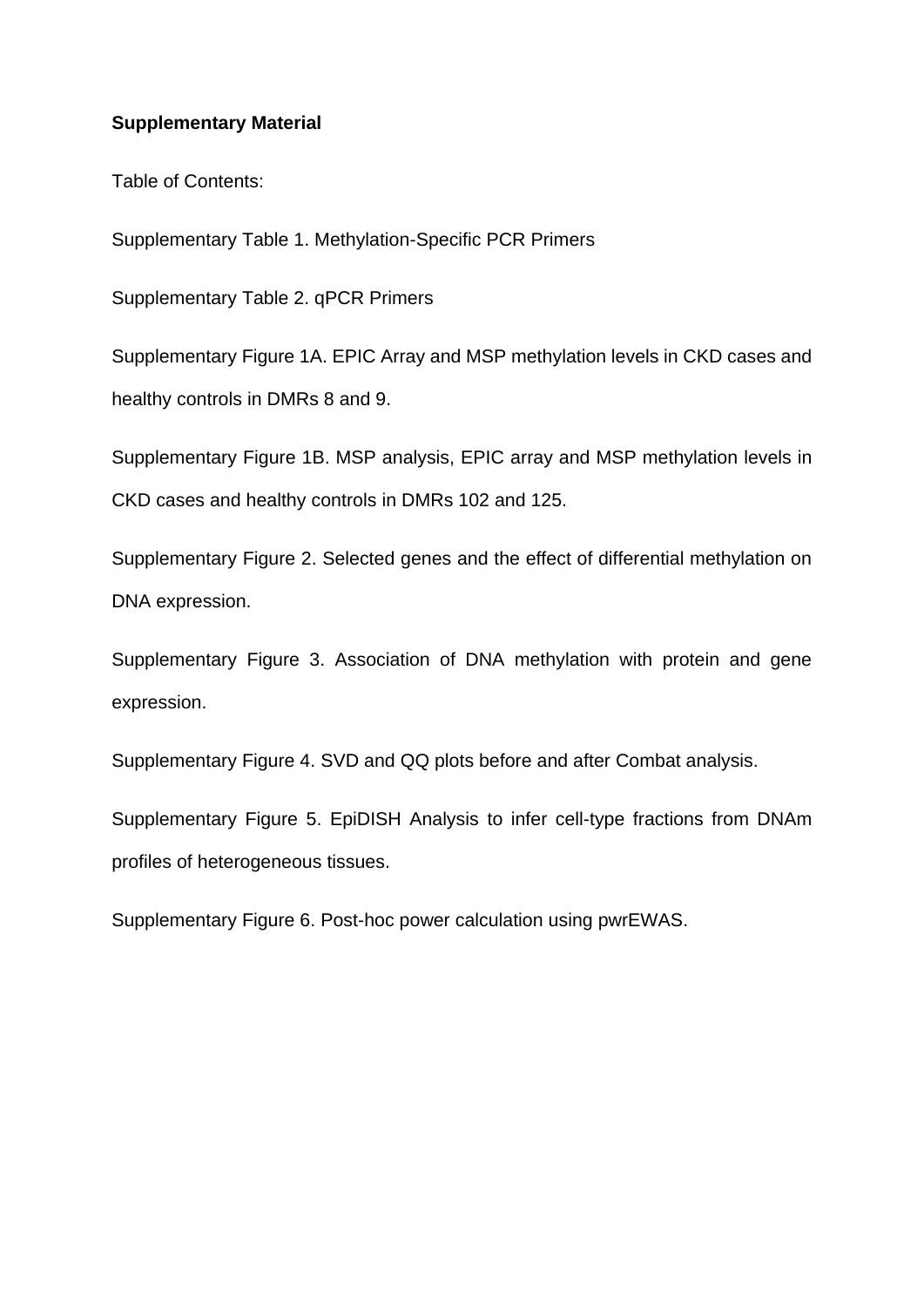## **Supplementary Table 1**. Methylation-Specific PCR Primers

| <b>DMR</b>       | <b>Status of DNA</b> | <b>Forward Primer</b>            | <b>Reverse Primer</b>     |
|------------------|----------------------|----------------------------------|---------------------------|
|                  |                      |                                  |                           |
| DMR <sub>8</sub> | Methylated           | <b>TTTTATGTTTATGTCGGGGTAGC</b>   | AAAAAACCCGAAAACAATAATACG  |
|                  |                      |                                  |                           |
|                  | Unmethylated         | <b>TTTATGTTTATGTTGGGGTAGTGG</b>  | AAAAACCCAAAAACAATAATACAAA |
|                  |                      |                                  |                           |
| DMR <sub>9</sub> | Methylated           | TTTCGTGGTTTTAATATAGGGTTTC        | CTAAACTTACCTAAAATTTCCCGAC |
|                  |                      |                                  |                           |
|                  | Unmethylated         | <b>TTTGTGGTTTTAATATAGGGTTTTG</b> | CTAAACTTACCTAAAATTTCCCAAC |
|                  |                      |                                  |                           |

## **Supplementary Table 2**. qPCR Primers

|             |                                |                              | Annealing      |
|-------------|--------------------------------|------------------------------|----------------|
| Gene        | <b>Forward Primer</b>          | <b>Reverse Primer</b>        | Temp           |
| RPL13       | CCTGGAGGAGAAGAGGAAAGAGA        | TTGAGGACCTCTGTTATTTGTC       | $60^{\circ}$ C |
| <b>HPRT</b> | <b>TGACACTGGCAAAACAATGCA</b>   | <b>GGTCCTTTTCACCAGCAAGCT</b> | $60^{\circ}$ C |
| ACTB        | <b>GCCCTGAGGCACTCTTCCA</b>     | <b>CGGATGTCCACGTCACACTTC</b> | $60^{\circ}$ C |
| HOXA5       | <b>GCACATAAGTCATGACAACATAG</b> | CAGTACTTAAACGCTCAGATAC       | $60^{\circ}$ C |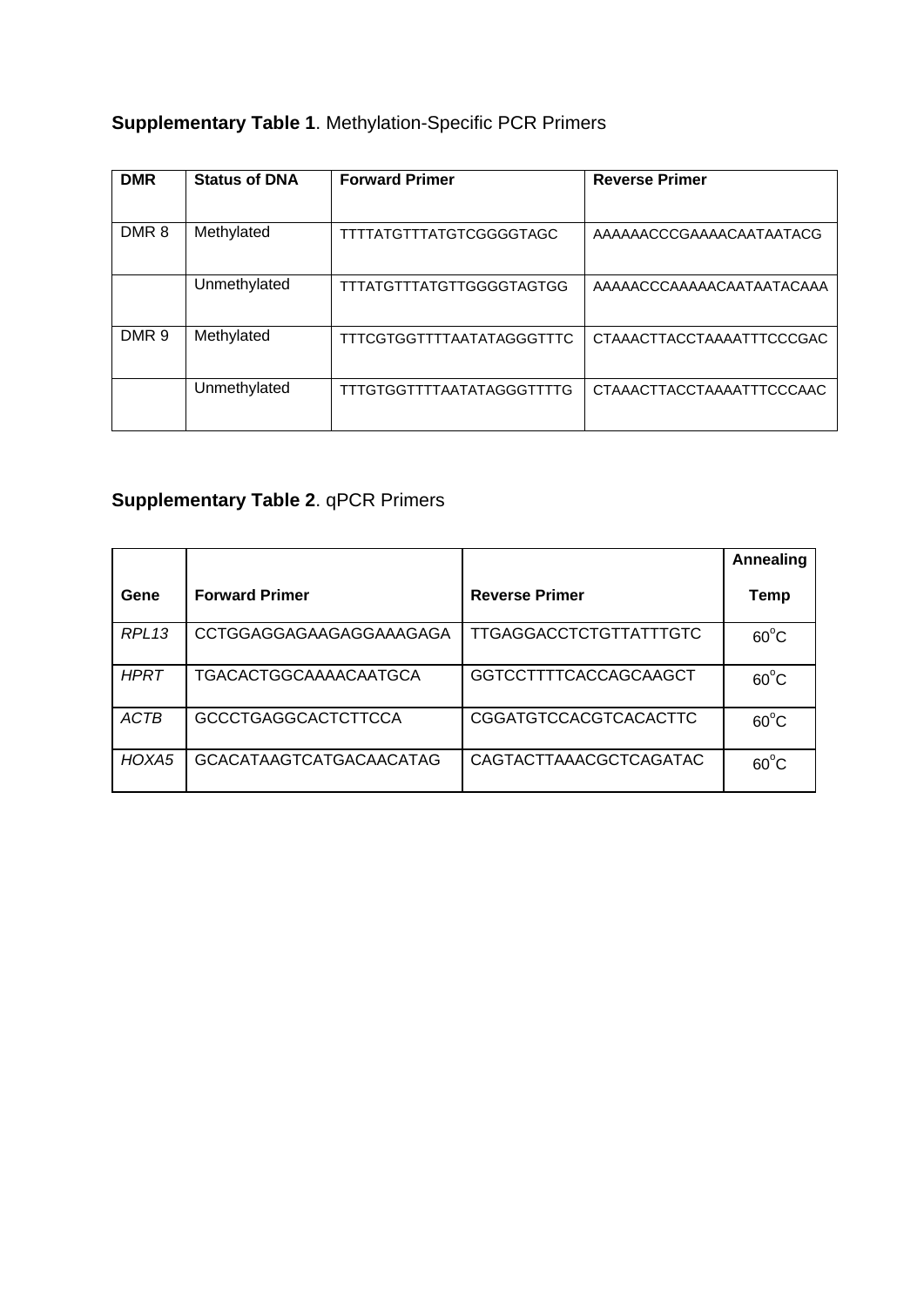**Supplementary Figure 1A**. EPIC Array and MSP methylation levels in CKD cases and healthy controls. A, D: DMR plots for DMR 8 and 9 respectively, showing the levels of methylation across the region of DMR. Pink lines show the methylation of the control samples, and green lines show the methylation of the CKD samples. B, E: EPIC Array methylation levels for probes the cg08373003 and cg22827250 captured by the MSP primers for DMRs 8 and 9 respectively, C, F: Methylation values as generated by the MSP reactions.

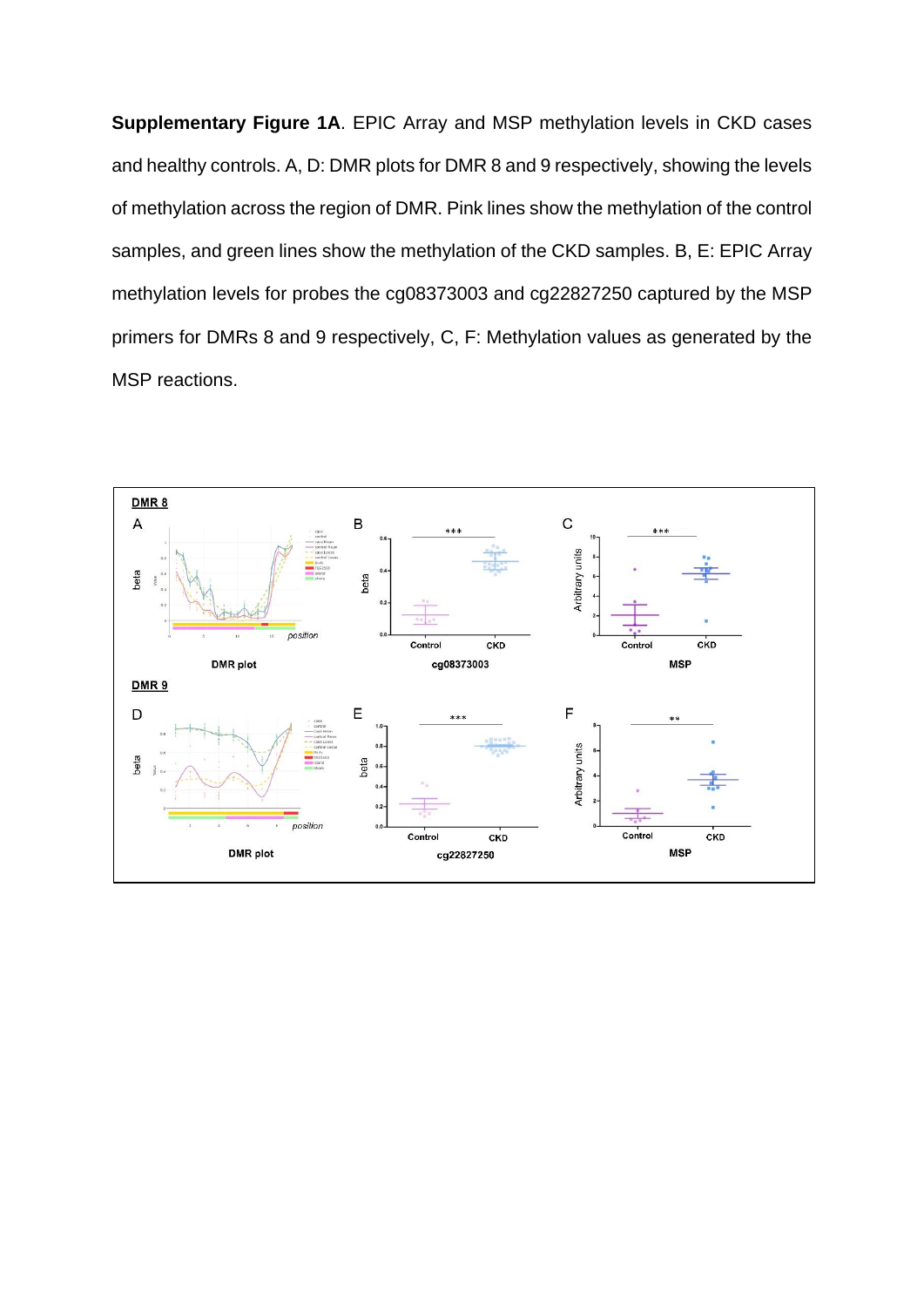**Supplementary Figure 1B**. MSP analysis, EPIC array and MSP methylation levels in CKD cases and healthy controls in DMRs 102 and 125. A, E: Correlation analysis of methylation using MSP (y axis) and EPIC array methylation (x axis). B, F: DMR plots for DMR 102 and 125 respectively, showing the levels of methylation across the region of DMR. Pink lines show the methylation of the control samples, and green lines show the methylation of the CKD samples. C, G: EPIC Array methylation levels for the probes cg15793329 and cg13027595 captured by the MSP primer for DMR 102 and 125 respectively. D, H: Methylation values as generated by the MSP reactions.

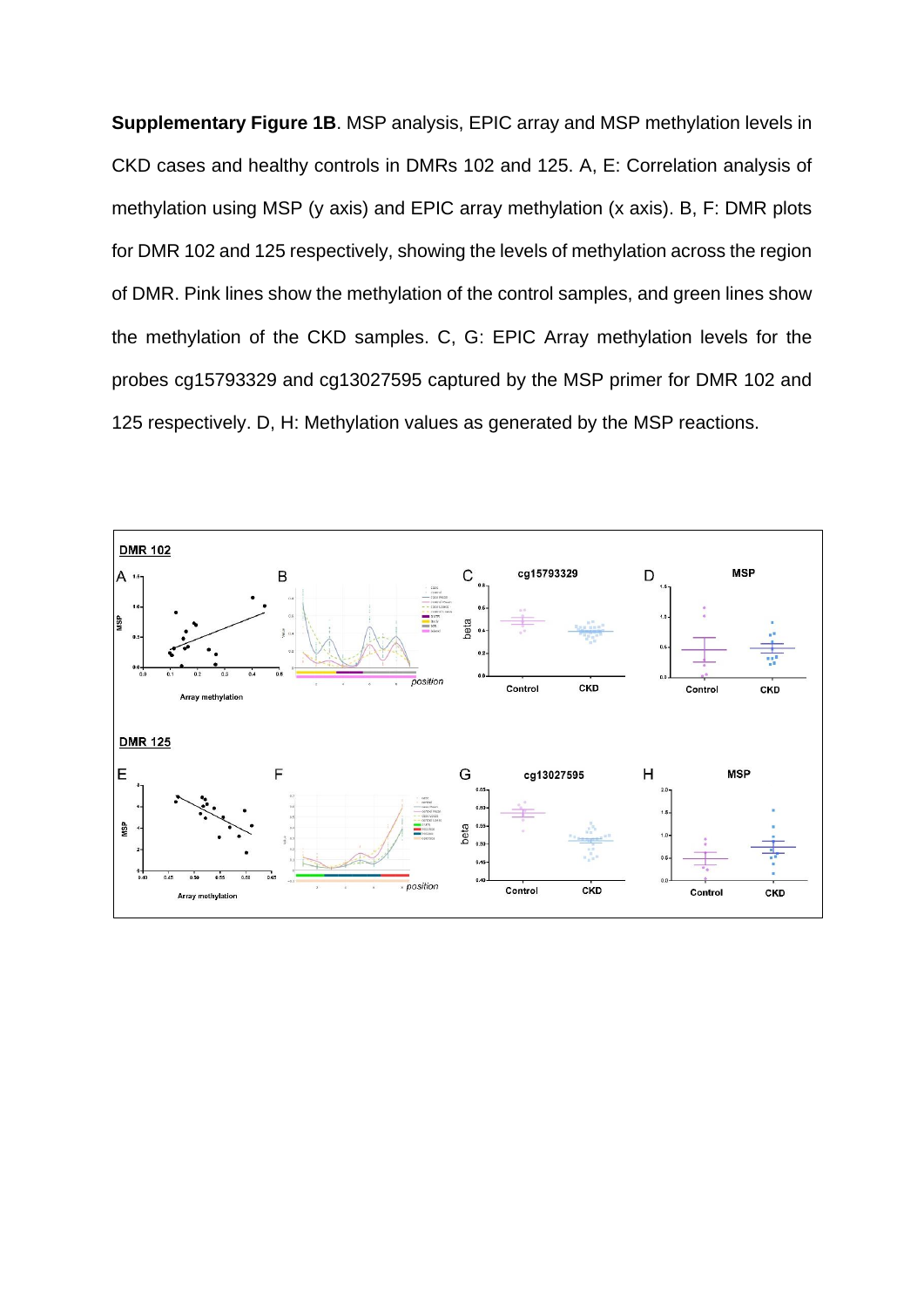**Supplementary Figure 2**. Selected genes and the effect of differential methylation on DNA expression. A. Table with the genes and selection criteria. B. Gene expression of *HAND2* and correlation with the methylation values of DMR 7. C. Map showing the location of DMR 7, marked in red circle, in relation to *HAND2* and *HAND2-AS1*. Images adapted from UCSC Genome browser. D. Expression of *HAND2-AS1* in CKD and controls and the correlation of expression with methylation values of DMR 7. E-H. Gene expression of *HLX, SLC41A3, SVIL, FMOD* genes and correlation with the EPIC array methylation values.  $r =$  correlation coefficient.

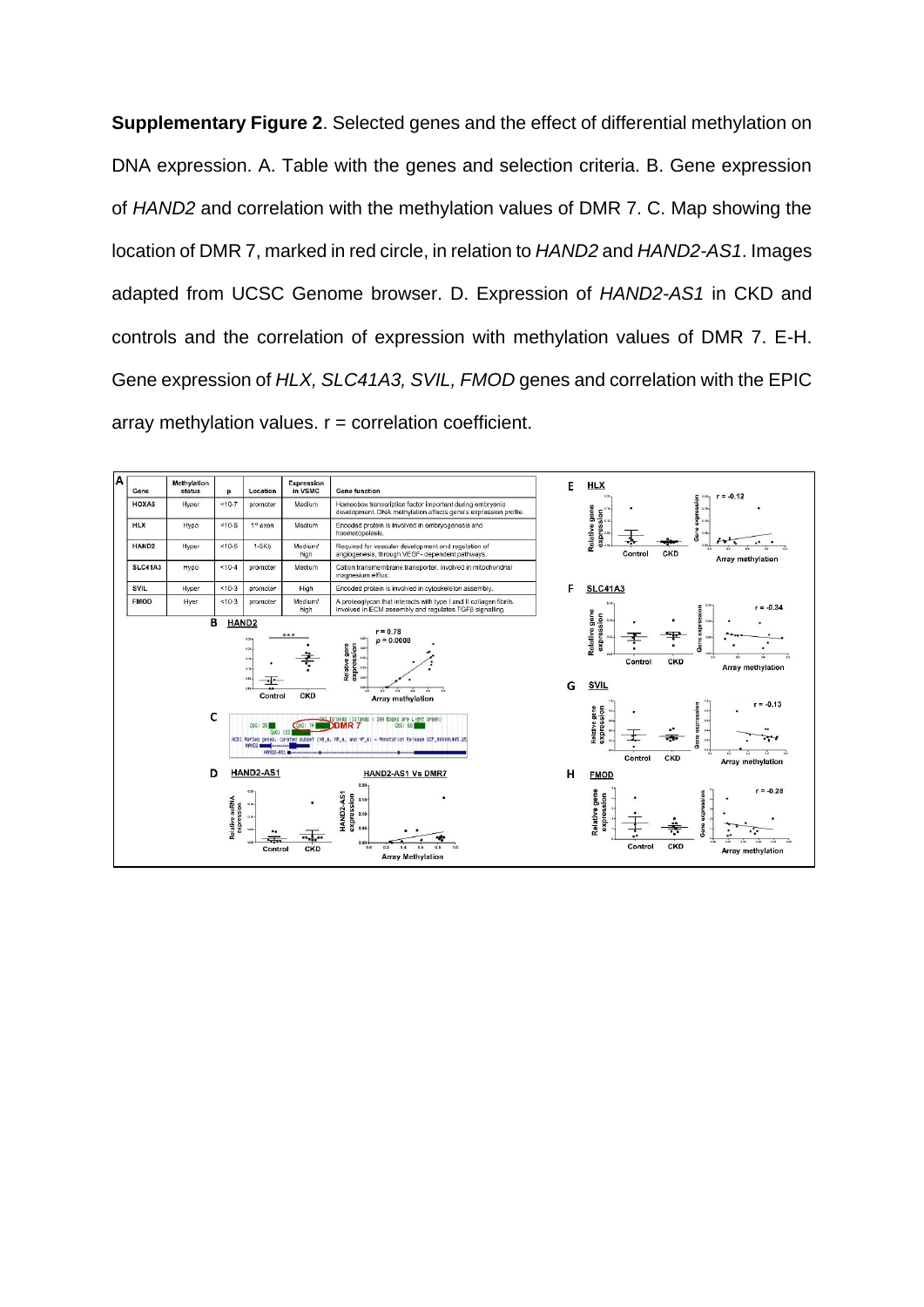**Supplementary Figure 3**. Association of DNA methylation with protein and gene expression. A. Representative images of epigastric arteries of CKD (N=4) and healthy subjects (N=4) stained with a HOXA5 antibody, and quantification of staining using ImageJ. Insert: IgG Isotype control. B. Normalized gene expression of *HOXA5* in CKD subjects and healthy donors. C. Correlation analysis of gene (y axis) and protein expression (X axis) as assessed by qPCR and immunohistochemistry, respectively. The p-value and the r correlation coefficient are given for the Spearman correlation analysis.

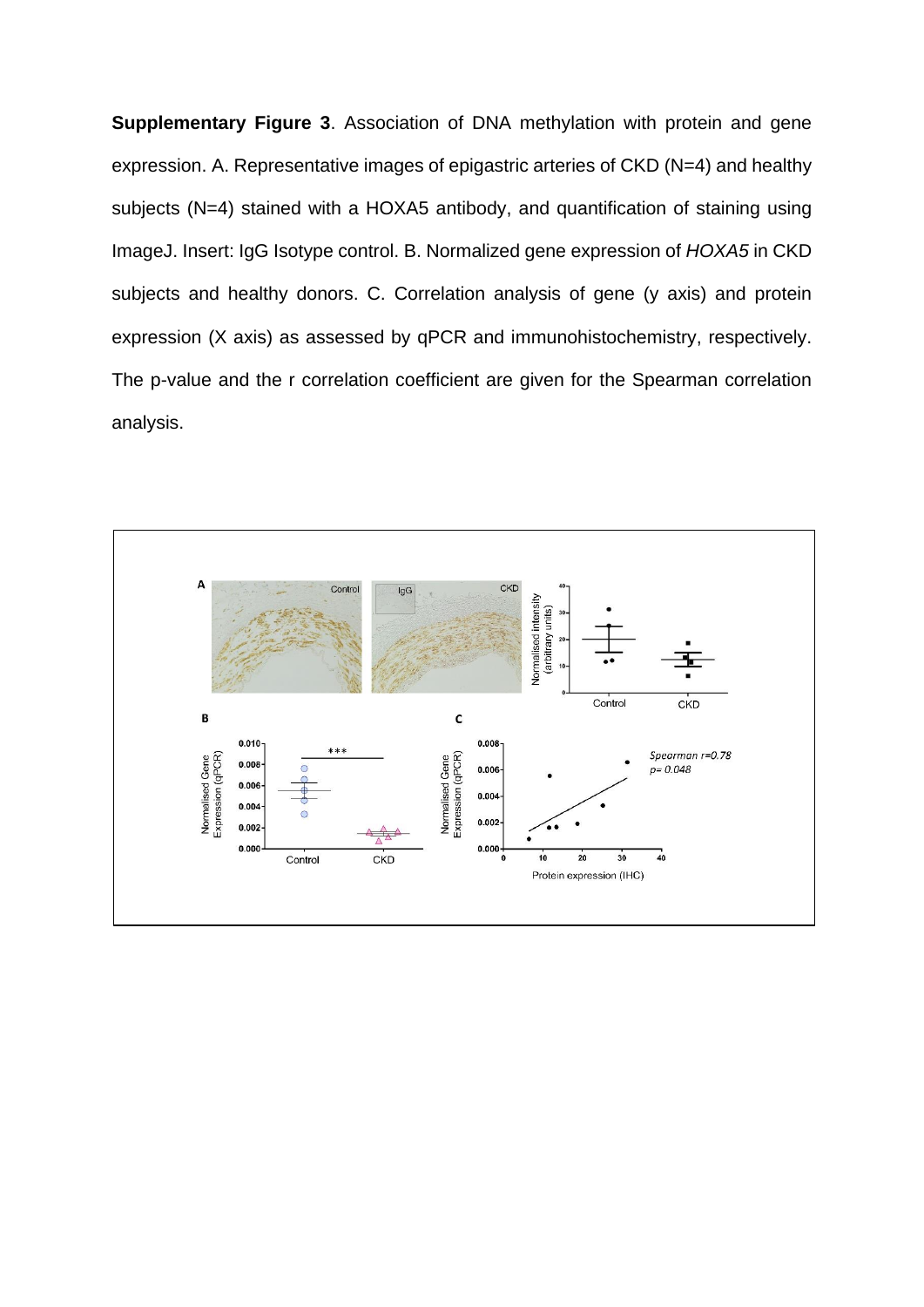**Supplementary Figure 4**. SVD and QQ plots before and after ComBat analysis. The SVD analysis is shown as a heatmap of all the components of variation that have been included in the analysis. After the use ComBat and the removal of technical variation the p-values are slightly inflated as shown in the QQ plot of observed (y axis) and expected (x axis) values. Any biological variation was mostly associated with the presence of the disease (Sample\_Group: case/control), as this was consistently highly associated with PC1 during SVD analysis.

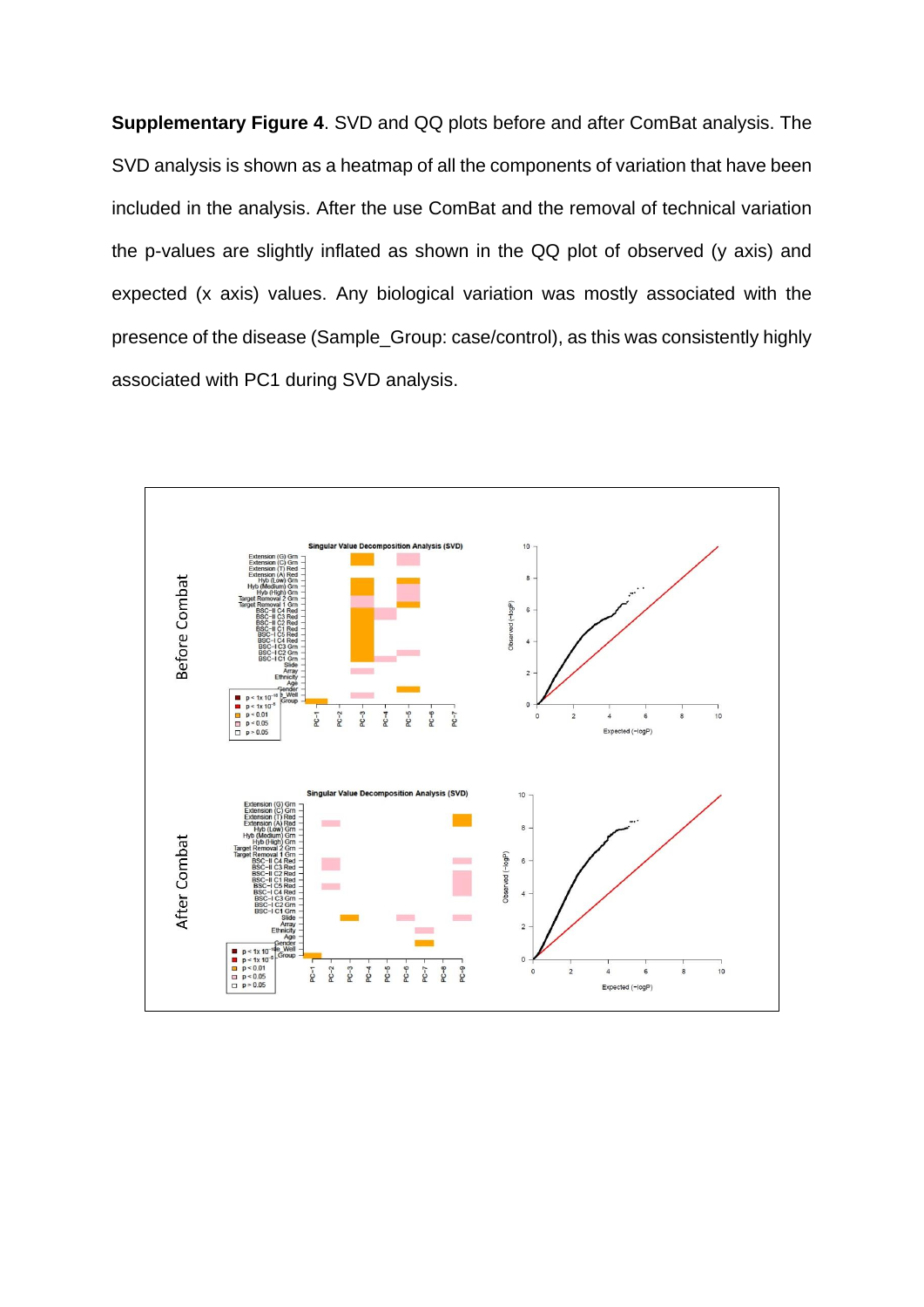**Supplementary Figure 5**. EpiDISH Analysis to infer cell-type fractions from DNAm profiles of heterogeneous tissues. A beta value matrix with the beta values of all probes used in this study for each sample was used, and the cell type fraction was inferred using Robust Partial Correlations-RPC method (Teschendorff et al. 2017). Fractions of immune cell populations (B cell, Natural killer cells, CD4 T cells, Monocytes, Neutrophils, and Eosinophils) were poor, while fibroblasts, the cell type most similar to the vascular smooth muscle cells-our source of tissue, was the most abundant cell type.